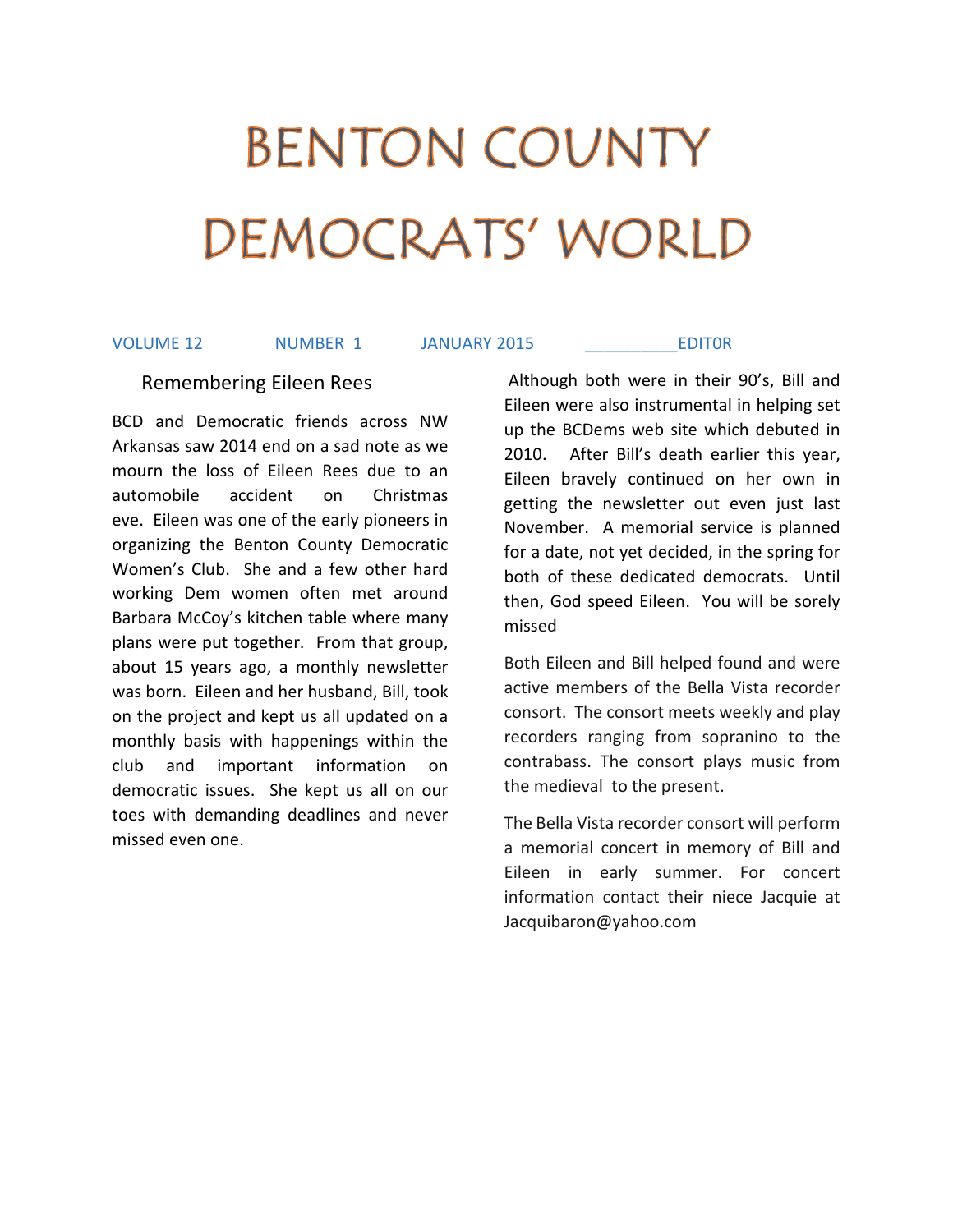# From our President

To Benton County Democrats! I am honored that you chose me to serve as president of this organization. I will do everything that I can to fulfill your expectations. As we move into a new year, if any of you have any suggestions of how we can continue the great traditions of this organization, please send me an email at ken@swindlelawfirm.com. I want to hear from you.

Do you remember the 2006 election? That was a great moment. The Democrats increased their seats in the Senate by six, in the House by 31, and we increased the number of Democratic governors by six. President Bush described the election as a "thumping". I felt like we were coming out of a very bad dream, and that our country had turned a corner with the younger generation rejecting the failed policies of conservatives.

This past election showed how much work that we still have to do. There is no way to get around it. The 2014 election was a "thumping" for us. But, we have to look for the silver lining. Arkansas voters passed a minimum wage increase - 65% to 35%. Of course, the Republicans campaigned against that issue. So, many voters walked into the voting booth and voted for Republicans, and then voted against the Republican position on minimum wage. I think that is significant.

Take a moment and read the platform of the Republican Party. It is online. I would challenge the Republicans to show even one of their positions that is supported by a majority of Arkansans. This may be cold

comfort after the "thumping" that we took, but I do think that it is a starting point. The voters voted their identity, not the issues. We have to find a way to connect issues and voter identity. I don't claim to have the answers, but I do hope to start a conversation within our group and with our neighbors and friends on the disconnect between party identification and the issues.

One of the issues that our country has long history trying to unravel is the issue of race. January 19 will be Martin Luther King, Jr. observation. The recent disclosure that the majority whip of the Republican Party is, or was, associated with a white supremacist group only serves to emphasize why this holiday continues to be so important and how far we still have to go. The threat of the former grand wizard of the Ku Klux Klan to expose other connections of that organization with other Republicans if the Republicans did not "lay off" the majority whip, and the ensuing rush by the Republicans to close-ranks in support of the majority whip is even more troubling.

The bottom line is that we are on the correct side of the issues. If we can find a way to connect those issues to the identity of the voters, we will be successful. I am fired up. Let's get ready to go!

Ken

 Time to sort out those unwanted treasurers: to help raise money for Benton County Democrats . We are planning a yard sale for May  $1^{st}$  &  $2^{nd}$ . Along with those treasurers, we are looking for volunteers to assist in the sale. Sign up at the Jan.  $26<sup>th</sup>$ meeting.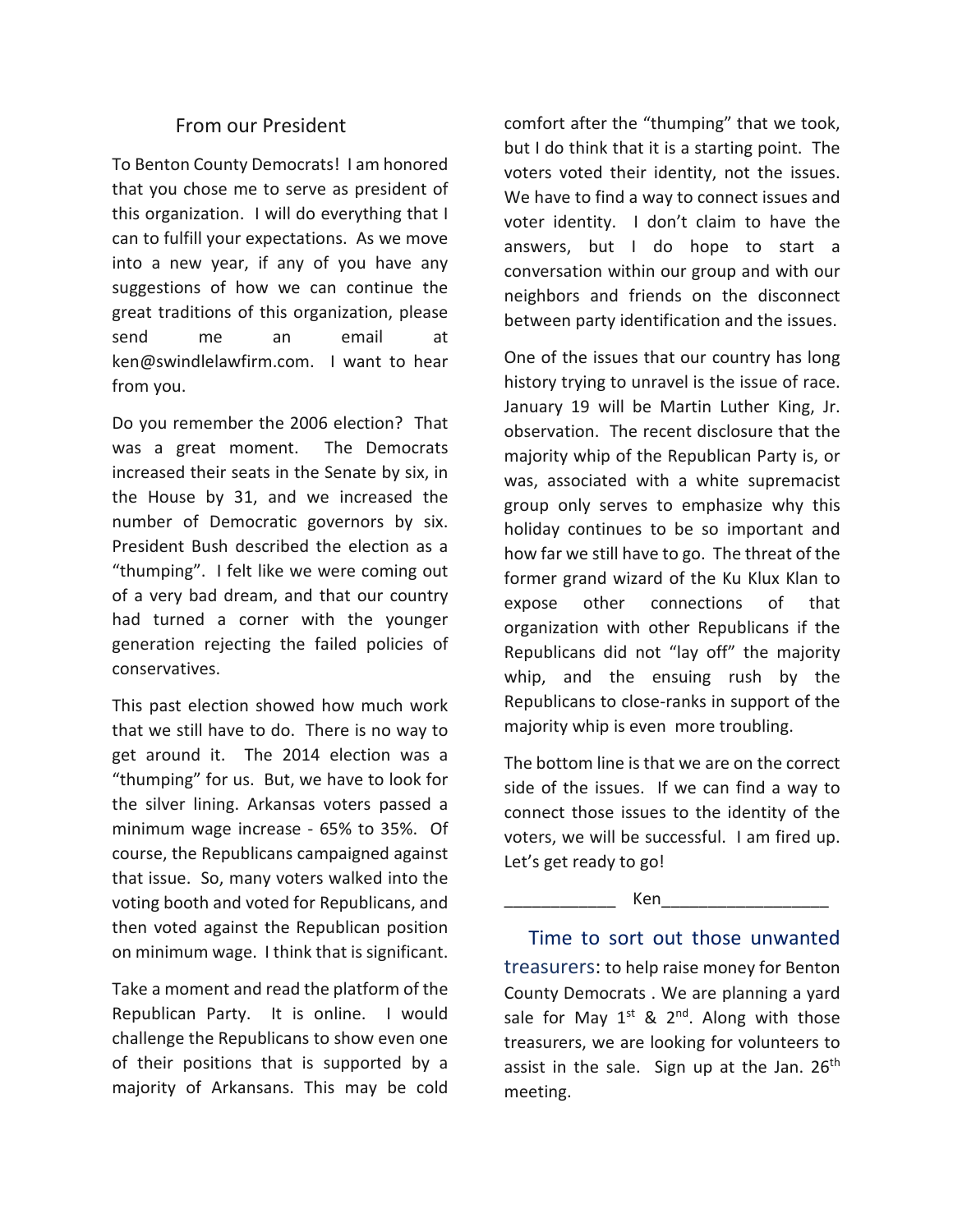## OUR NEXT MEETING

#### January 26, Golden Corral 11:00am-1:00pm

The guest speaker for the January 26<sup>th</sup> luncheon will be

Myra McKenzie-Harris, an Associate General Counsel in the Employment Division of the Wal-Mart Stores, Inc., Legal department in Bentonville. She serves as Third Vice-President of the NWA NAACP.

Ms. McKenzie will speak on The historic importance of the Democratic Party to the advancement of civil rights for all in this country, and the current importance of staying engaged in the political process.

## Meet your elected officers

Ken Swindle grew up in Jonesboro, Arkansas. He received a B.A. in political science from Arkansas State University in 1992. He received a J.D. from the University of Arkansas at Little Rock in 1997 and began practicing law that year. After practicing with personal injury law firms, he opened his own practice in Rogers on January 1, 2004 with an emphasis on personal injury and employment law. He has been married to Davia Swindle for 14 years. Davia is originally from Columbia South America. They have 2 children, Jacob 10 and Jordan, 8

Karen Smenner, slife began on a wheat farm in NW Oklahoma. The family moved to Denver, CO in 1954 and moved to Siloam Springs, AR in 1961. After attending Tulsa University Technical College, she moved to Riverside, CA where she worked 15 yrs for Dow Jones & Co/Wall Street Journal as Regional Business Office Mgr. In 1978 she returned to Arkansas. She and Richard have been together 31 yrs. They owned a farm south of Ft. Smith while Rick worked in Personnel at Whirlpool Corp. Karen owned an antique shop

and a stained glass studio. Karen and Rick moved to NW Arkansas in 2001. Rick has 2 sons, one in Dallas and one in Lawton, OK and Karen has 1 son, who lives in Spokane, Wa.

# YEAR END REPORT

#### **TOTAL 2014 INCOME ALL FUNDS COMBINED**

| <b>TOTAL</b>    | \$12,306.80    |
|-----------------|----------------|
| Movies          | 2,822.00       |
| Meetings        | 914.00         |
| Membership Dues | 1,920.00       |
| Donations       | 5,146.79       |
| <b>Bowls</b>    | \$<br>1,504.01 |
| Blue            |                |

#### **TOTAL 2014 EXPENSES ALL FUNDS COMBINED**

| <b>Campaign Contributions</b><br><b>Other Contributions</b><br>Meetings<br>Movies<br>Newsletter<br>Postage<br>Technology<br><b>Voter Education</b> | \$<br>11,773.18<br>2,250.00<br>1,254.75<br>1,395.00<br>324.96<br>39.20<br>88.00<br>454.80 |
|----------------------------------------------------------------------------------------------------------------------------------------------------|-------------------------------------------------------------------------------------------|
|                                                                                                                                                    |                                                                                           |
| Miscellaneous                                                                                                                                      | 56.00                                                                                     |

**TOTAL \$ 17,635.89**

**The BC Dems maintain funds in three accounts: General Operating, Dedicated Democrats (used for voter education and honorariums for speakers), and Campaign Contributions (used for contributions to candidates).**

**Total balance on hand in all accounts combined on 1/1/2014 was \$8,983.48**

**Total balance on hand in all accounts combined on 1/1/2015 was \$3,654.39.**

Rather than do a monthly for November and December, I thought best to just do a year end report.

Respectfully submitted:

Gaye Bland, Treasurer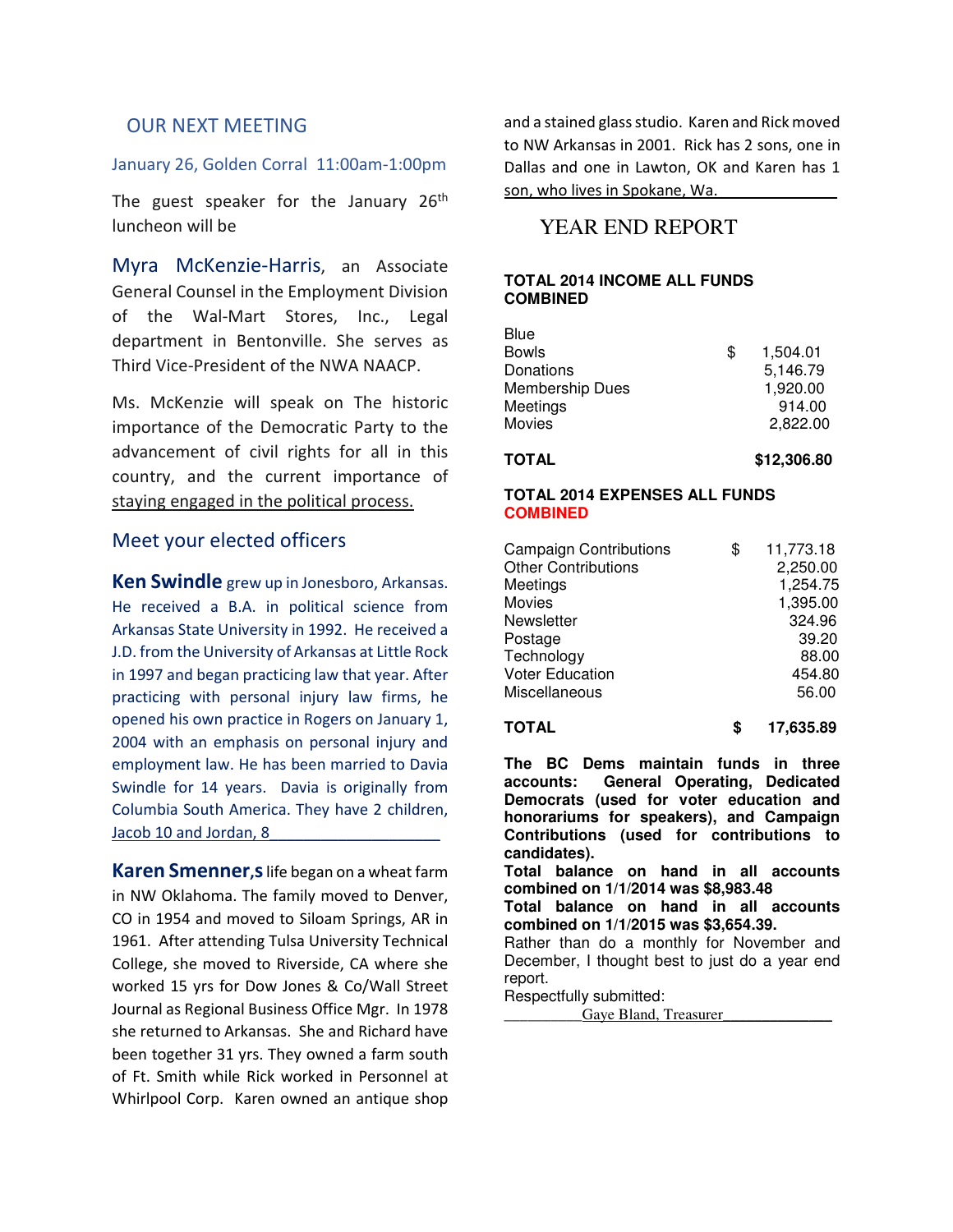# Benton County Dems 2014 Christmas Social



December 18th, the BC Dems had a Christmas Social at Copeland's Restaurant in Rogers. This was the first of four socials planned for 2015. The purpose is to reach out to Democrats who are employed and are unable to attend the lunch meetings. Guests ordered food from the main menu and many sat with members they hadn't met before. We gained some new members and contacts and we will add Copeland's to our Democrat friendly businesses. A great evening was had by all and are looking forward to the Spring social in March. Watch for further information in February.

## Time to renew, or join new

Just a reminder that our membership runs from Jan to Dec, so it is time to complete the attached application and bring it to the January 26<sup>th</sup> meeting.. If you are unable to attend, just fill it out and mail it and your check to Benton County Democrats,

P.O. Box 2258, Bentonville, AR 72712

# Our 2015 Officers & Board Members

President – Ken Swindle ken@swindlelawfirm.com 479.621.0120

Vice President –Karen Smenner Mskas0119@gmail.com 479.866.9906

Treasurer- Gaye Bland gbland@cox.net 479.631.9818

Recording Secretary-Eunice Van Tuyl etuyl@sbcglobal.net 479.855.7771

Reservations Chair-Connie Williamson - sisterperry@cox.net 479.531.7985

Reservations Co- Chair Nancianna Nott nanciannott@gmail.com 479.721.1604

Membership Chair- George Naidl gnaidl05@gmail.com 479.330.0311

E-mail –Lauren Galle bvlauren@gmail.com 318.237.5409

Correspondence Secretary-Leila Medley - Icmedley@gmail.com 573.690.2451

Newsletter –website- Publicity Hal Spangenberg-Hspangenberg@msn.com 606.224.8232